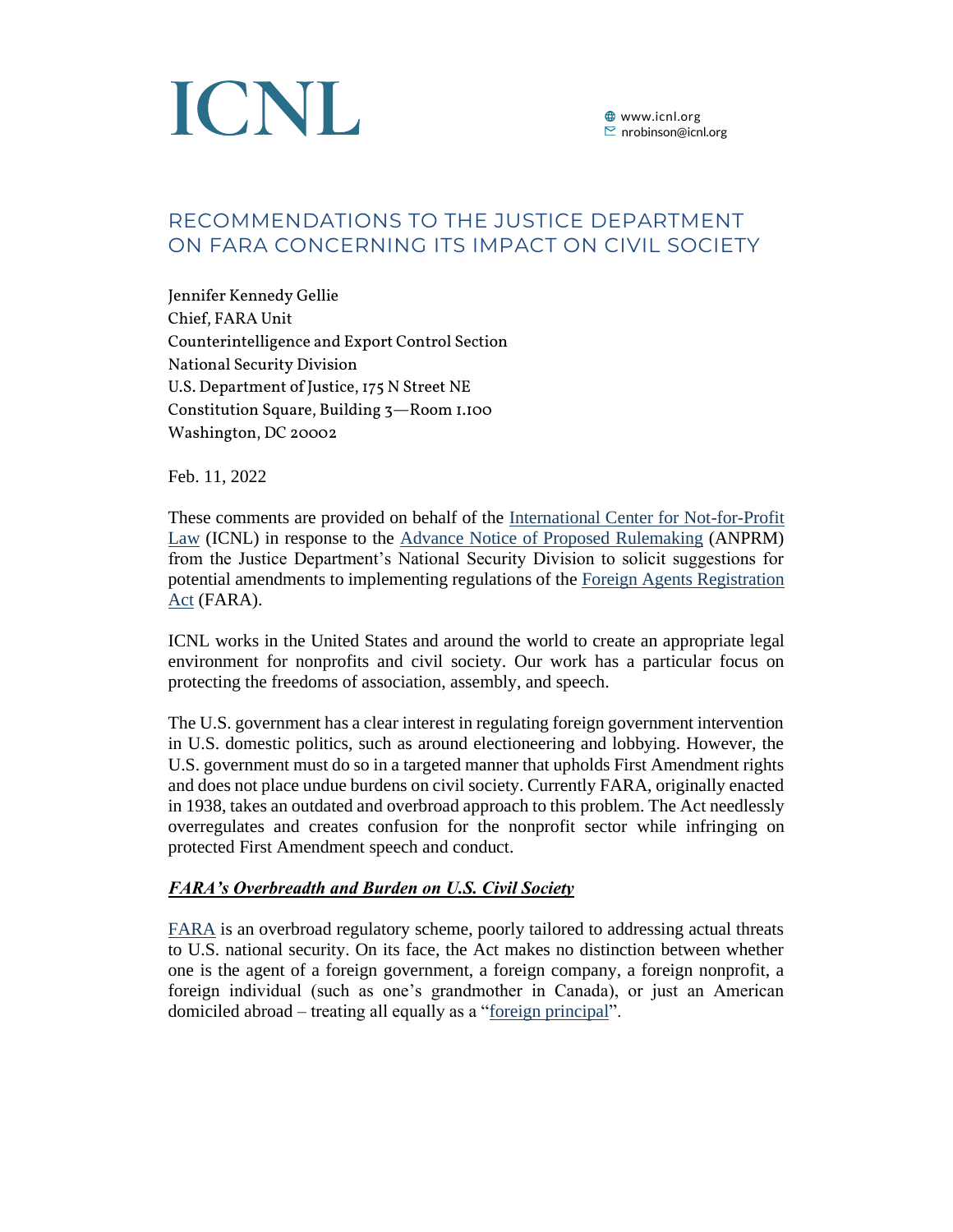

The definition of ["agent of a foreign principal"](https://www.law.cornell.edu/uscode/text/22/611) is broad and vague, seemingly capturing those who merely act at the "request" of a foreign principal. And covered [activities](https://www.law.cornell.edu/uscode/text/22/611) in the U.S. under the Act include a broad range of conduct from "solicit[ing]" or "dispers[ing]" funds for a foreign principal; "informing . . . any other person with reference to the domestic or foreign policies of the United States"; or attempting to influence "any section of the public within the United States with reference to formulating, adopting or changing the domestic or foreign policies of the United States."

As such, FARA would seemingly require a person in the U.S. to register under the Act for soliciting funding from Americans at the request of an Indian nonprofit building houses in a slum in Bombay; providing information at the request of an environmental nonprofit in another country about U.S. policy on preventing the extinction of the Humpback Whale; or setting up a public talk in Chicago at the request of a visiting human rights activist from Myanmar.

As a result of this overbreadth, the Act ends up using the same regulatory approach whether one is a paid lobbyist for the Saudi government attempting to influence Congress on the most sensitive aspects of U.S. military policy or one is a volunteer distributing a small amount of funds collected from Canadian citizens for Hurricane relief in Texas.

FARA's broad language captures those engaged in beneficial nonprofit activity, causing confusion, infringing on First Amendment protected speech and associational rights, and requiring some nonprofits to register under the Act. For example, an environmental nonprofit recently [registered](https://efile.fara.gov/ords/fara/f?p=1381:1:14997256986106:::::) for bringing over Greta Thunberg and other environmental youth activists to speak in the U.S., while another was required by the Justice Department to [register](https://www.justice.gov/nsd-fara/page/file/1287616/download) for using funding from a Scandinavian government for a project that aimed to reduce deforestation by multi-national companies in tropical countries.

Many nonprofits are wary of registering under the Act because of the significant stigma it brings. Most nonprofits pride themselves on being independent and acting in furtherance of their mission. Registering under FARA implies that not only are they acting under the control of others, but that those they are acting for are some nefarious "foreign" hand that requires providing [details](https://efile.fara.gov/ords/fara/f?p=1381:1:14997256986106:::::) of the nonprofit's activities to the National Security Division of the U.S. Department of Justice.

Registration under the Act comes with significant burdens that can slow or stop nonprofits from engaging in beneficial activity. Registering under FARA requires that nonprofits, and impacted staff, [file](https://www.law.cornell.edu/uscode/text/22/612) numerous forms and paperwork with the Justice Department, which require continuous updating, or both the organization and covered staff can face serious [criminal penalties.](https://www.law.cornell.edu/uscode/text/22/618) This information, which is then [posted](https://efile.fara.gov/ords/fara/f?p=1381:1:14997256986106:::::) publicly, can frequently include sensitive information, including home addresses of the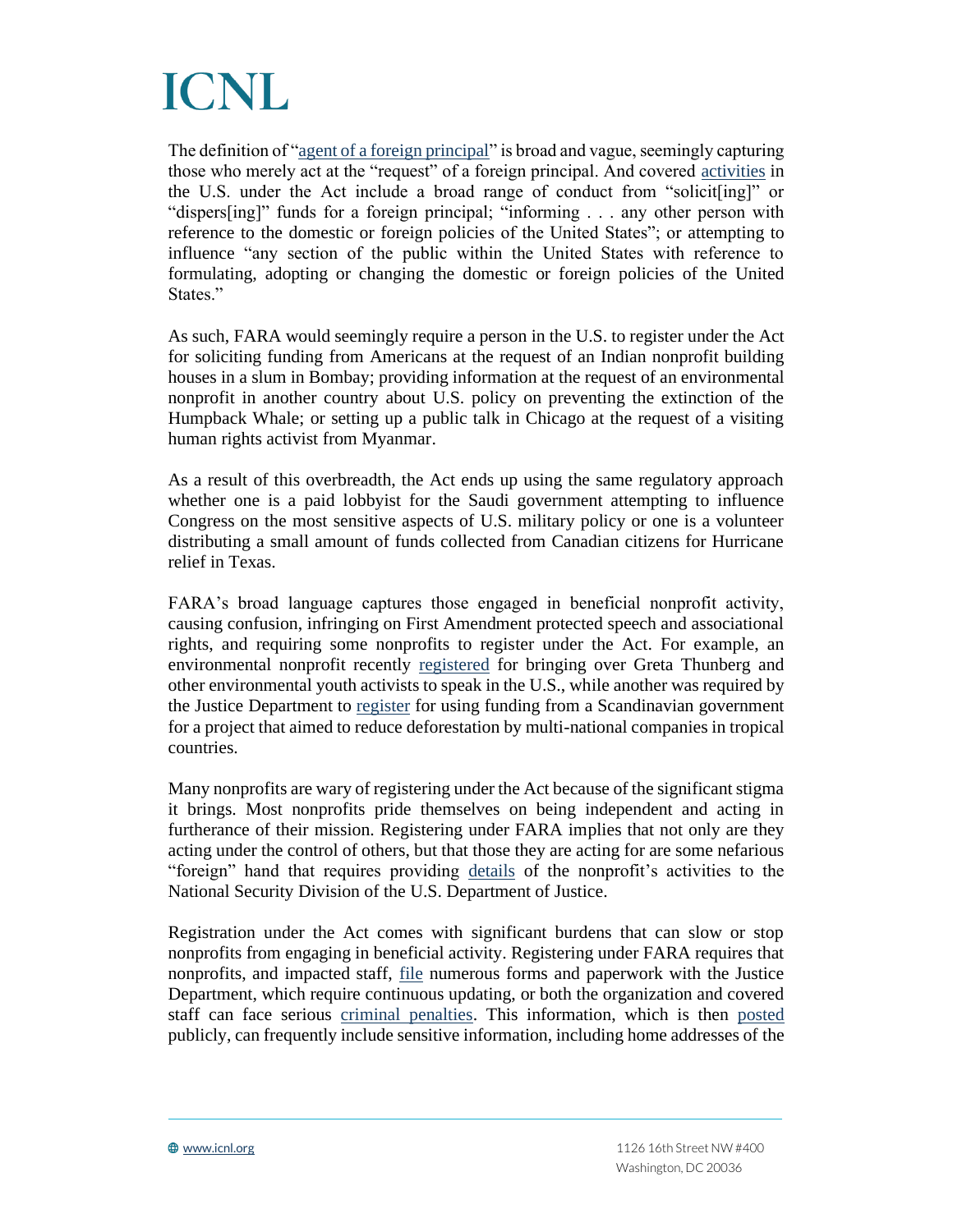

nonprofit's staff. Many groups who have registered have had to retain outside legal counsel to guide them through the process and they have had to inform their board of directors and funders that they are planning to register. Senior management of organizations frequently have to negotiate with staff who are required to register who understandably fear that registering will bring stigma, an invasion of their privacy, and impact their future employment prospects. More recently, Congress has [linked](https://www.lexology.com/library/detail.aspx?g=5236ae95-ea30-495d-9186-0cbc5526fbd2) access to government benefits to not being registered under the Act, meaning that nonprofits that do register can potentially lose access to critical government programs and funding. $<sup>1</sup>$ </sup>

The Act also requires nonprofits to engage in compelled speech that is often inaccurate. Those engaged in covered activity under FARA must register as a "foreign agent" and [label](https://www.law.cornell.edu/uscode/text/22/614) covered material with a "conspicuous statement" that the materials are distributed by the agent on behalf of a foreign principal. This registration and labeling requirement frequently mischaracterizes the relationship of a nonprofit with an international partner, which may be driven by the nonprofit's underlying social mission and not because it is controlled by a foreign party.

Given all these consequences of registering under FARA many nonprofit groups have simply decided not to engage in beneficial conduct for society out of fear that it may impose a registration burden. If enforcement of the Act is increased in an untargeted manner this problem will likely only become worse.

### *The Risk of Politicized Abuse*

FARA's striking breadth coupled with the stigma and administrative burdens that come with registering under the Act makes it ripe for being used to target expressive activity in a politicized manner. While the Justice Department prides itself in its apolitical enforcement of FARA, it should fully expect to be pressured to use the Act in a politicized manner in the future and draft its regulations so as to help guard against such abuse.

There has recently been significant pressure on the Justice Department to use FARA in a politicized manner. In 2018, the House Natural Resources Committee [launched](https://www.icnl.org/our-work/us-program/foreign-agents-registration-act) a [seemingly](https://prospect.org/power/fara-fiasco-congress-swings-manafort-hits-environmentalists/) partisan and politicized investigation into four U.S. environmental nonprofits, some of whom had explicitly criticized the U.S. environmental record of the Committee chairman, for allegedly violating FARA. The Committee chairman explicitly pointing to the broad language around an agency relationship being created under the Act at the ["request"](https://republicans-naturalresources.house.gov/newsroom/documentsingle.aspx?DocumentID=404900) of a foreign principal to claim these groups had to register

<sup>&</sup>lt;sup>I</sup> In December 2020 Congress enacted the [Economic Aid Act.](https://www.washingtonpost.com/us-policy/interactive/2020/covid-relief-bill-full-text/) Under the Act a person or entity was [ineligible](https://www.lexology.com/library/detail.aspx?g=5236ae95-ea30-495d-9186-0cbc5526fbd2) for the Paycheck Protection Program (PPP), a close to \$1 trillion government initiative, if they registered under FARA. This raises clear First Amendment concerns. Under the [unconstitutional conditions doctrine,](https://www.mtsu.edu/first-amendment/article/1026/unconstitutional-conditions-doctrine) the government cannot, in general, condition the availability of a government benefit on foregoing the exercise of a constitutional right.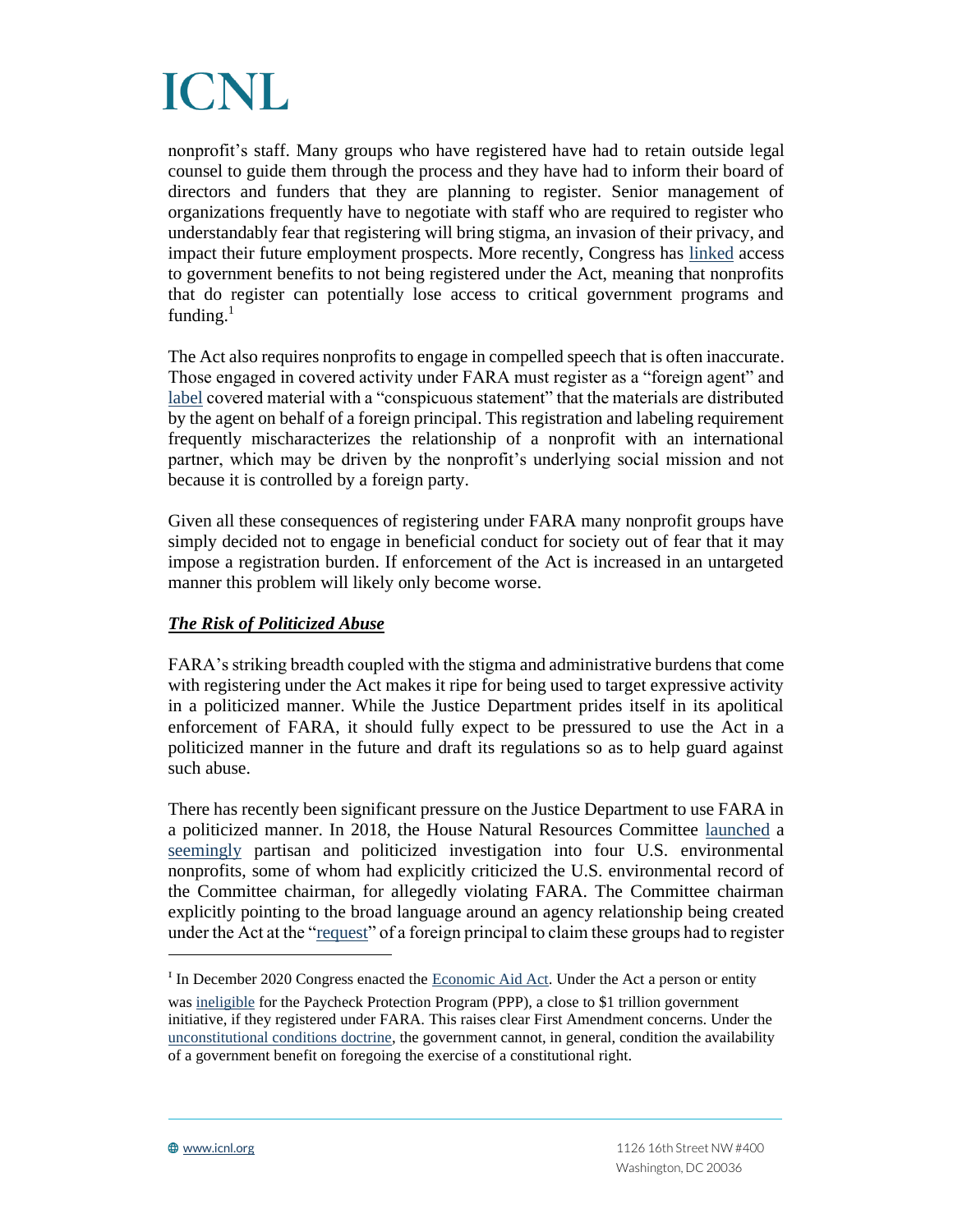for their activities in Japan and China. The investigation required impacted nonprofits to hire lawyers, respond to subpoenas, and distracted them from their mission of protecting the environment. Since that investigation, Members of Congress have [repeatedly written](https://www.icnl.org/our-work/us-program/foreign-agents-registration-act) to the Justice Department asking it to investigate whether different nonprofits, most of which they have political disagreements with, particularly environmental groups, need to register.

These more recent examples are just part of a much longer history of politicized abuse of the Act. <sup>2</sup> Perhaps the most famous and consequential prosecution under FARA was in the 1950s of W.E.B. Dubois, the noted U.S. civil rights leader. While th[e prosecution](https://bostonreview.net/articles/when-civil-rights-were-un-american/)  [of DuBois](https://bostonreview.net/articles/when-civil-rights-were-un-american/) was for allegedly distributing anti-nuclear propaganda at the ["request"](https://dlj.law.duke.edu/article/foreign-agents-in-an-interconnected-world-robinson-vol69-iss5/) of a European anti-war group, it was part of a larger campaign to discredit DuBois because of his perceived Communist sympathies. The prosecution, while ultimately not resulting in a conviction, had the impact of effectively marginalizing DuBois in U.S. politics for the rest of his life.

# *FARA's First Amendment Defects*

Under the Court's current jurisprudence, the application of FARA's broad and vague provisions to U.S. civil society trigger at least three types of potential First Amendment issues:

- 1. **Compelled disclosure**. In *Americans for Prosperity Foundation v. Bonta* (2021), the U.S. Supreme Court found that when compelled disclosure laws impact the freedom of association of an organization that the underlying law must meet exacting scrutiny, and potentially strict scrutiny. FARA, like the law in question in *Bonta*, [compels](https://www.law.cornell.edu/uscode/text/22/612) groups to disclose a wide variety of potentially sensitive information that can undermine their associational rights.
- 2. **Compelled speech**. In cases like *National Institute of Family & Life Advocates v. Becerra* (2018), the U.S. Supreme Court has struck down mandatory disclosure requirements that can chill protected speech. In the case of FARA many civil society organizations have refrained from engaging in protected speech covered by FARA because of the Act's stigmatizing [labeling](https://www.law.cornell.edu/uscode/text/22/614)  [requirement](https://www.law.cornell.edu/uscode/text/22/614) that frequently mischaracterizes the relationship between the registrant and the foreign principal.<sup>3</sup>

<sup>&</sup>lt;sup>2</sup> As one prominent historian of FARA's early use by the Justice Department describes, "FARA

gave the Justice Department an effective and low-profile means for eliminating unwanted political ideas from the U.S. scene without drawing critical attention to its work." BRETT GARY, THE NERVOUS LIBERALS: PROPAGANDA ANXIETIES FROM WORLD WAR ONE TO THE COLD WAR 215- 216 (1999).

<sup>&</sup>lt;sup>3</sup> There has been relatively little caselaw on the constitutionality of FARA. The one significant

Supreme Court judgment on the Act, *Meese v. Keene, 481 US. 465 (1987)*, was a narrow ruling from a divided Court that held that a no longer present requirement that agents label their covered material "political propaganda" was not unconstitutional. However, the Supreme Court explicitly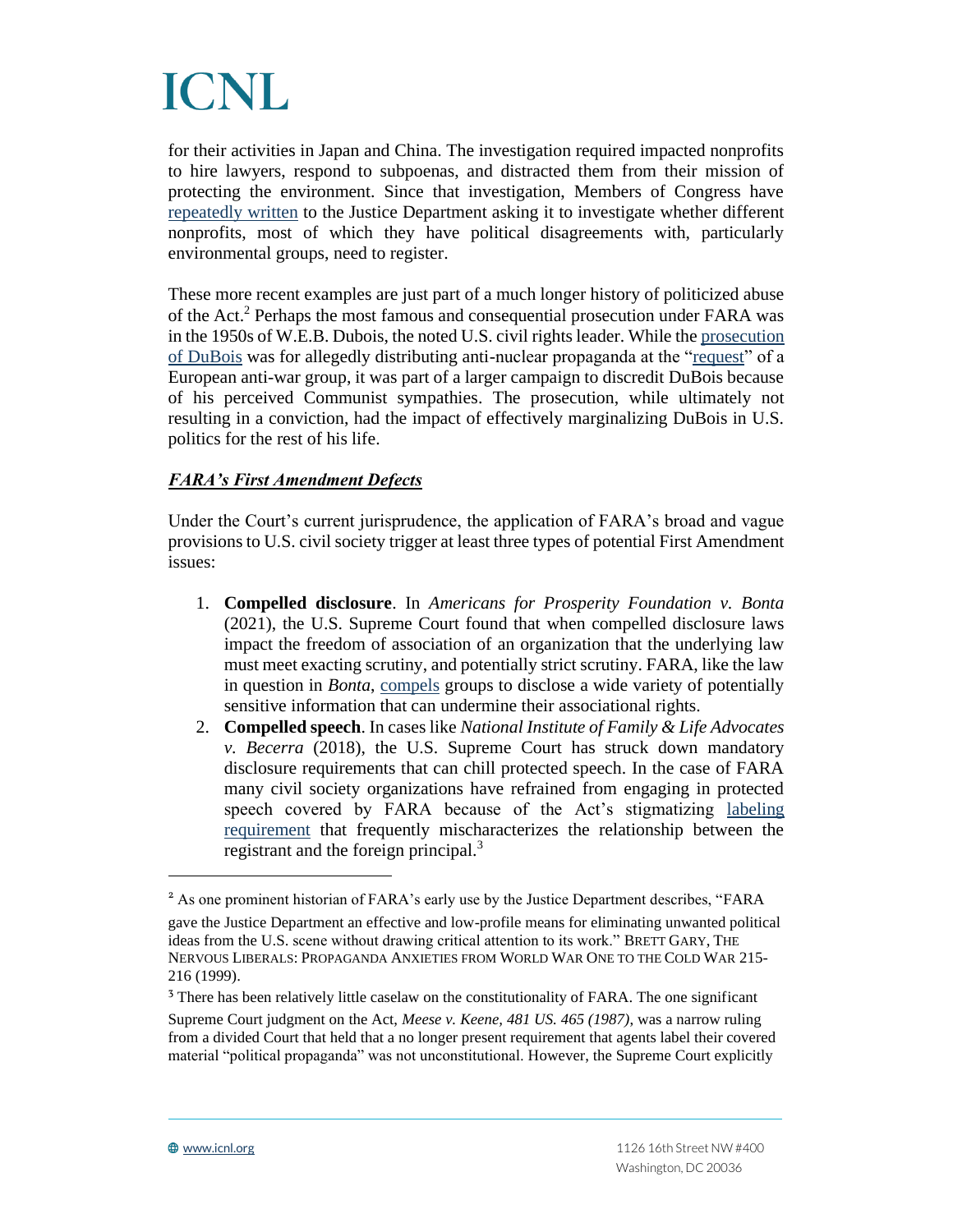

3. **Discrimination against speakers**. In *Citizens United v. FEC* (2010), the U.S. Supreme Court found that in the context of political speech the government cannot "impose restrictions on certain disfavored speakers" and explicitly left open the question of whether the federal government could specifically regulate foreign speakers. <sup>4</sup> Under FARA, the speech of "agents of foreign principals" are significantly burdened in an untailored manner, meaning that FARA would likely face significant scrutiny by the Court if challenged for discriminating against certain speakers.

**The Justice Department must use the least restrictive means available when it regulates protected First Amendment speech and conduct.** FARA itself is written in an overbroad manner and new regulation cannot cure all the Act's constitutional defects, but when drafting regulation the Justice Department should adopt the least restrictive and most targeted means available to it.<sup>5</sup> To help further this end, this submission responds to the first nine questions put forward by the Justice Department in its ANPRM.

# **Responses to Questions posed by Justice Department**

### **1. Agency definition**

*Question 1:* Should the Department incorporate into its regulations some or all of its guidance addressing the scope of agency, which is currently published as part of the FARA Unit's FAQs on its website? *See https://www.justice.gov/nsdfara/page/file/1279836/download.* If so, which aspects of that guidance should be incorporated? Should any additional guidance currently included in the FAQs, or any other guidance, be incorporated into the regulations?

did not address the constitutionality of the underlying scope of the Act. Further, First Amendment jurisprudence has shifted substantially since the ruling.

<sup>4</sup> *Citizens United v. FEC*, 558 U.S. 310, 341 (2010). The Court held off on deciding "whether the Government has a compelling interest in preventing foreign individuals or associations from influencing our Nation's political process", and, if so, what standard of tailoring would apply. *Id*. at 362.

<sup>5</sup> Notably, this comment does not address other potential serious constitutional challenges to

FARA. For example, under 18 U.S.C. § 219 it is a crime for a federal public employee to engage in covered activity under the Act in their personal capacity. Under current Justice Department [interpretation](https://www.justice.gov/nsd-fara/page/file/1232921/download) of FARA if a federal employee participated in the March for Life rally in Washington D.C. with their church and printed out a banner in advance at the request of a foreign member of a church coming to the U.S. the federal employee would need to register. As a result, the federal employee would be terminated from their employment and could face up to two years in prison. Such overly sweeping bans of expressive conduct of federal government employees outside of their employment are unconstitutional under established Supreme Court doctrine as expressed in cases like *Garcetti v. Ceballos,* 547 U.S. 410 (2006).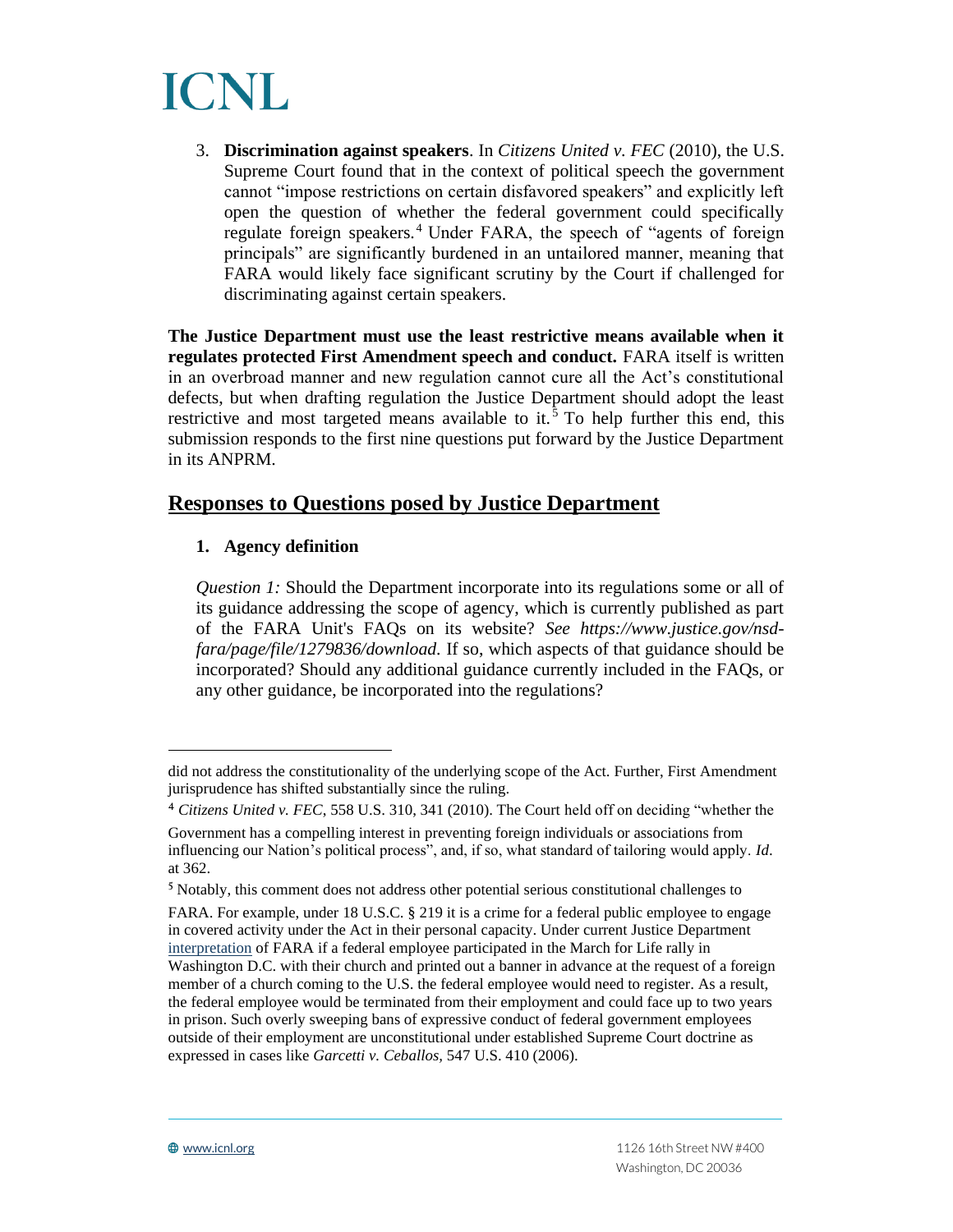

*Question 2:* Should the Department issue new regulations to clarify the meaning of the term "political consultant," including, for example, by providing that this term is generally limited to those who conduct "political activities," as defined in 22 U.S.C. 611(o)?

Currently the definition for ["agent of a foreign principal"](https://www.law.cornell.edu/uscode/text/22/611) is one of the most confusing and vague within the Act. The Justice Department released a [memo](https://www.justice.gov/nsd-fara/page/file/1279836/download) to interpret the scope of agency in 2020, but this has not significantly assisted the nonprofit community to better understand what is, and what is not, covered within the agency definition.

In the memo, the Justice Department laid out a six-part test of "relevant factors" in assessing an agency relationship, but many of the factors are themselves vague, as are how they would be applied. For example, one "factor" is that a potential registrant should consider the "specificity of the action requested", but this does not make clear when registration is required. For instance, if the request is only moderately specific does this trigger enforcement or, alternatively, prevent enforcement of the Act against the person or entity? Or take another prong that asks potential registrants to ask "Whether the political activities align with the person's own interests". How does one judge if a U.S. nonprofit is acting according to their "own interests" if it helps organize a talk in the U.S. at the request of a longstanding partner overseas, which is clearly in the interests of the partner, but also furthers the interest of the nonprofit in a general manner? Further, it is not clear even if the activity is squarely in the interest of the nonprofit whether this would prevent enforcement of the Act against the nonprofit or how exactly it would be weighted.

Instead of laying out a maze of vague factors that would require most organizations to hire a lawyer to understand,<sup>6</sup> the Justice Department should interpret this provision in a tailored and clear manner. It should apply a traditional principal-agent relationship as [defined](https://en.wikipedia.org/wiki/Restatement_of_the_Law_of_Agency,_Third) in the Restatement of Agency and require that agents act at the control of a foreign principal with the consent of both parties. This more targeted approach builds on other Justice Department guidance cited to in the same [memo](https://www.justice.gov/nsd-fara/page/file/1279836/download) that finds an agency relationship is created under the Act if the registrant is "acting as an agent or alter ego of the foreign principal". Any broader reading of the agency provision would capture a wide swath of First Amendment protected speech and conduct as well as continue to generate confusion, chilling First Amendment rights.

The Justice Department has a history of reading down key parts of the Act so as to limit overbreadth and confusion. For example, in a July 2021 [Advisory Opinion](https://www.justice.gov/nsd-fara/page/file/1431306/download) the Justice Department read down the term "political consultant" in the Act, limiting its reach to those who are also engaged in "political activities" (as defined in 22 U.S.C. 611(o)) on

<sup>&</sup>lt;sup>6</sup> As Justice Kennedy has written, "The First Amendment does not permit laws that force speakers to retain  $a[n]$  ... attorney ... or seek declaratory rulings before discussing the most salient political issues of our day." *Citizens United v. Federal Election Com'n*, 558 US 310 (2010).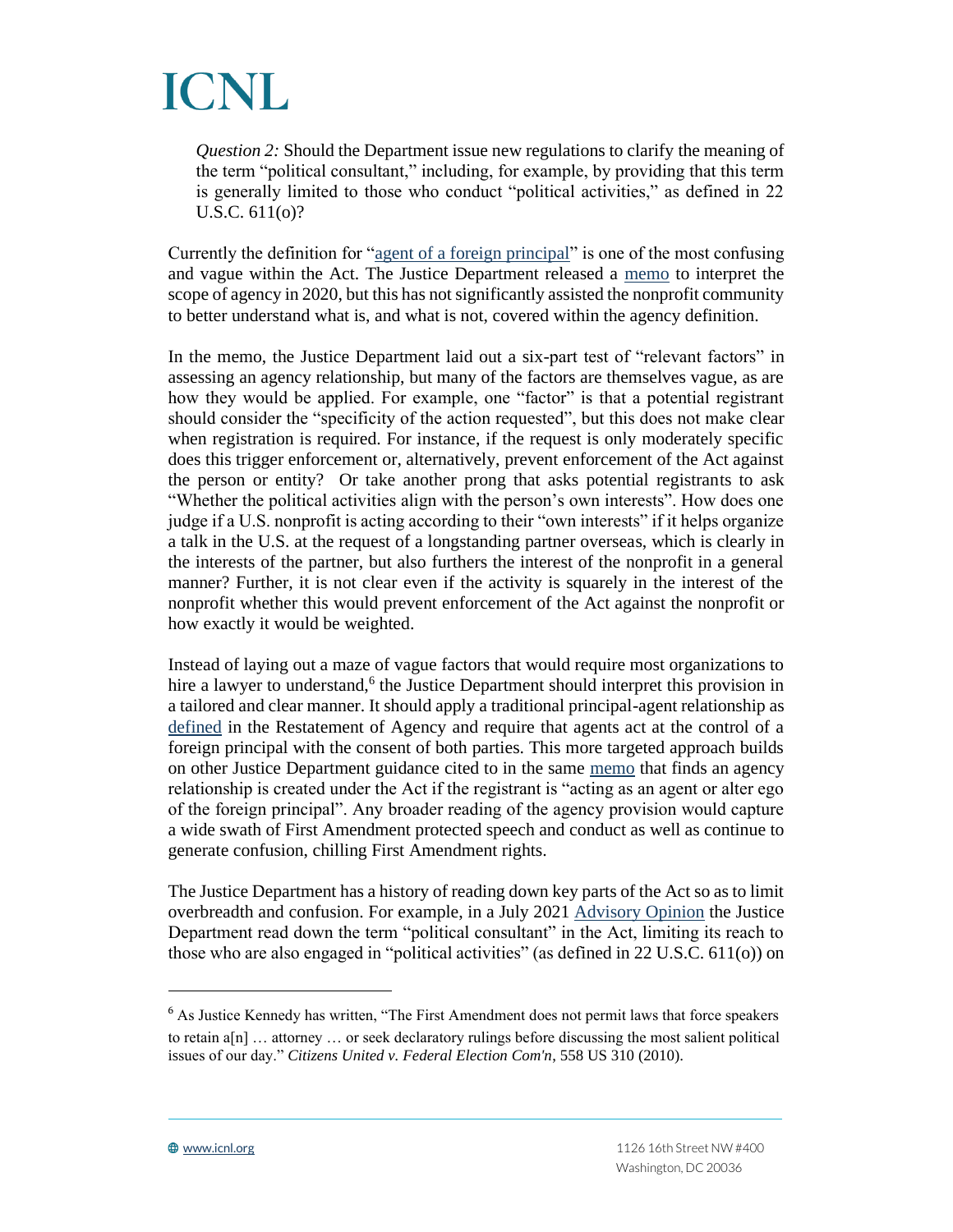behalf of a foreign principal. It is important that the Justice Department make similar targeted readings of the Act going forward, particularly in relationship to the Act's notoriously vague agency definition.

### **2. Exemption for Activities Not Serving Predominantly a Foreign Interest**

*Question 3*: Should the Department issue a regulation addressing how 22 U.S.C.  $613(d)(2)$  applies to political activities on behalf of foreign principals other than state-owned enterprises? If so, how should the Department amend the regulation to address when such activities do not serve "predominantly a foreign interest"?

*Question 4*: Is the language in 28 CFR 5.304(b), (c), which provides that the exemptions in sections  $613(d)(1)$  and  $(d)(2)$  do not apply to activities that "directly promote" the public or political interests of a foreign government or political party, sufficiently clear? And does that language appropriately describe the full range of activities that are outside the scope of the exemptions because they promote such interests, including indirectly? Should the language be clarified, and, if so, how?

*Question 5*: What other changes, if any, should the Department make to the current regulations at 28 CFR 5.304(b) and (c) relating to the exemptions in 22 U.S.C.  $613(d)(1)$  and  $(2)?$ 

The Justice Department should make clear that the exemption of  $22 \text{ U.S.C. } 613\text{ (d)}(2)$ for those who engage "in other activities not serving predominantly a foreign interest" applies to all potential registrants equally, including charitable organizations, not just those engaged in commercial activity. This interpretation is the clearest reading of the exemption which is listed in the middle of three separate exemptions: 1. For commercial activity  $[22 \text{ U.S.C. } 613(d)(1)];$  2. For other activities not serving predominantly a foreign interest [22 U.S.C. 613(d)(2)]; and 3. For the collection of funds for certain charitable activity [22 U.S.C. 613(d)(3)].

Currently though the only regulation related to 22 U.S.C.  $613(d)(2)$  i[s 28 CFR 5.304\(c\),](https://www.law.cornell.edu/cfr/text/28/5.304) which only applies to foreign owned companies. This regulation should be amended to make clear that 22 U.S.C. 613(d)(2) applies to all potential registrants, including charitable organizations, and does not require commercial activity as a prerequisite. Activities that serve "predominantly a foreign interest" should continue to be interpreted to require acting at the direction of a foreign government or political party to promote their public or political interests as currently defined in  $28$  CFR  $5.304(c)$ . However, the additional qualifier that "the political activities do not directly promote the public or political interests of a foreign government or of a foreign political party" should be removed because it is too vague to be clearly interpreted and so can chill constitutionally protected speech and association. As such, applying the same exemption provided to those engaged in commercial activity, those not engaged in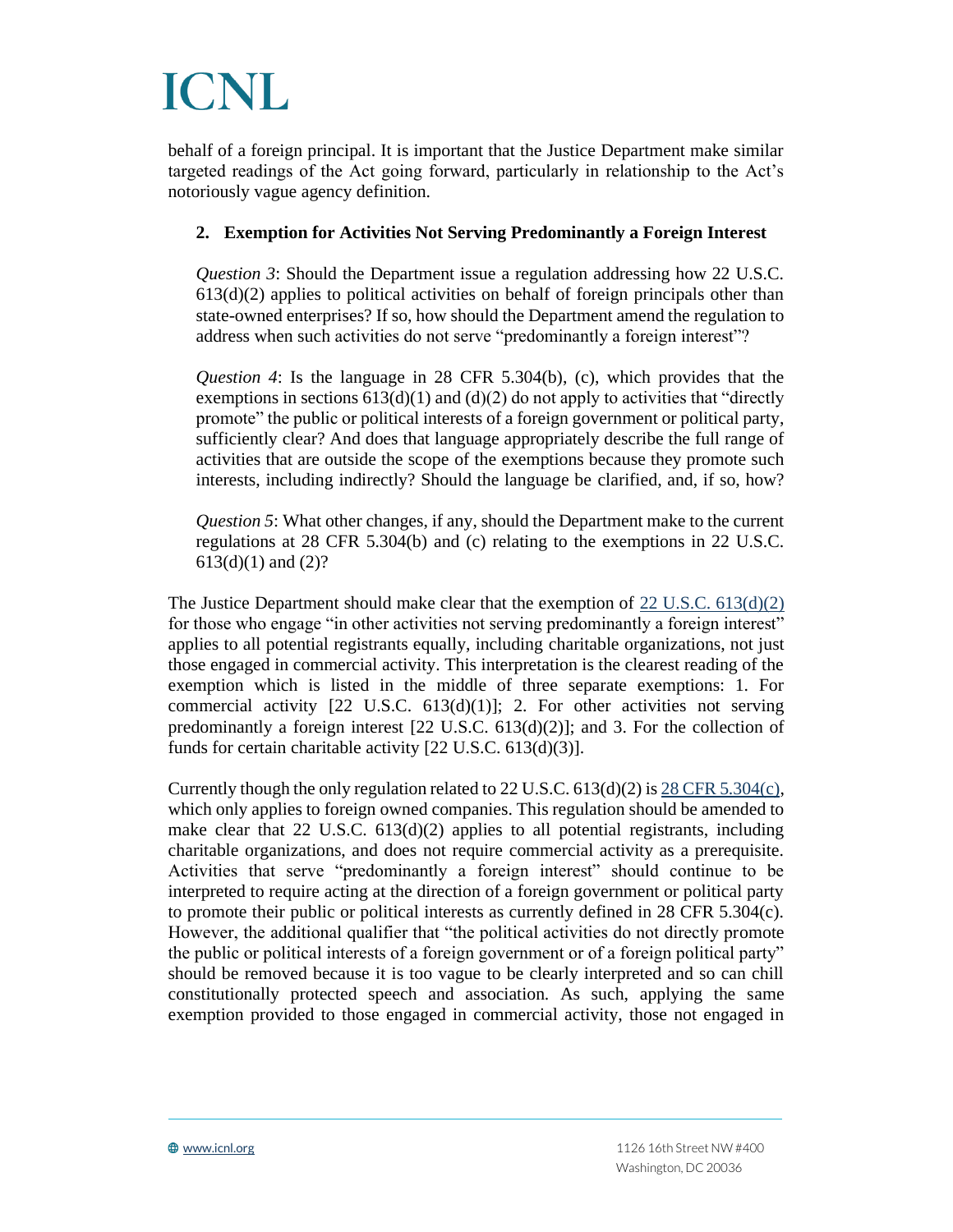

commercial activity should not have to register unless they are engaged in political activities that are directed by a foreign government or political party.

### **3. Exemption for religious, scholastic, academic, scientific, and fine arts activities**

*Question 6:* Should the Department issue additional or clarified regulations regarding this exemption to clarify the circumstances in which this exemption applies? If so, how should those additional regulations clarify the scope of the exemption?

Under FARA in 22 U.S.C. 613(d)(3) there is an exemption for "[a]ny person engaging or agreeing to engage only in activities in furtherance of bona fide religious, scholastic, academic, or scientific pursuits or of the fine arts." The Justice Department's interpreting regulation [28 CFR 5.304\(d\)](https://www.law.cornell.edu/cfr/text/28/5.304) claims that this exemption "shall not be available to any person described therein if he engages in political activities as defined in [22 U.S.C. 611(o)] for or in the interests of his foreign principal."

Yet, it is not clear what the Justice Department's textual basis in FARA is for excluding from this exemption a broad swath of "political activities", which is [defined](https://www.law.cornell.edu/uscode/text/22/611) under FARA to include attempting to influence any section of the U.S. public on a domestic or foreign policy of the United States. Many academic, artistic, and religious activities inherently involve attempting to influence members of the public on political issues.

Under the Justice Department's current regulation, the thousands of Americans involved in helping fundraise and build the Statue of Liberty in partnership with the French government and civil society arguably would have been required to register as foreign agents because the Statue, while arguably "fine art", was [designed](https://www.statueofliberty.org/statue-of-liberty/overview-history/) to celebrate the ideals of freedom to the world, including the U.S. public (and so arguably constitutes "political activities"). Or alternatively, a U.S. college professor would seem to need to register if they organized a talk at the request of a colleague from overseas on a topic like the policy a country should adopt to best further cancer research. It seems highly unlikely that Congress intended to include such a broad swath of conduct when enacting FARA.

Instead, a more targeted approach, which would also be in line with the historical discretion the Justice Department has used in enforcing the Act, would be for the Justice Department to interpret this exemption to include all religious, scholastic, academic, or scientific pursuits, as well as the fine arts (such as the construction of the Statue of Liberty), unless they involve explicit electioneering or lobbying activity on behalf of a foreign government or political party. Similarly, the Justice Department should interpret this exemption to also include other charitable pursuits, including all those eligible for tax deduction under 26 U.S. Code  $501(c)(3)$ . For example, it is not clear why a nonprofit combatting child trafficking should not receive this exemption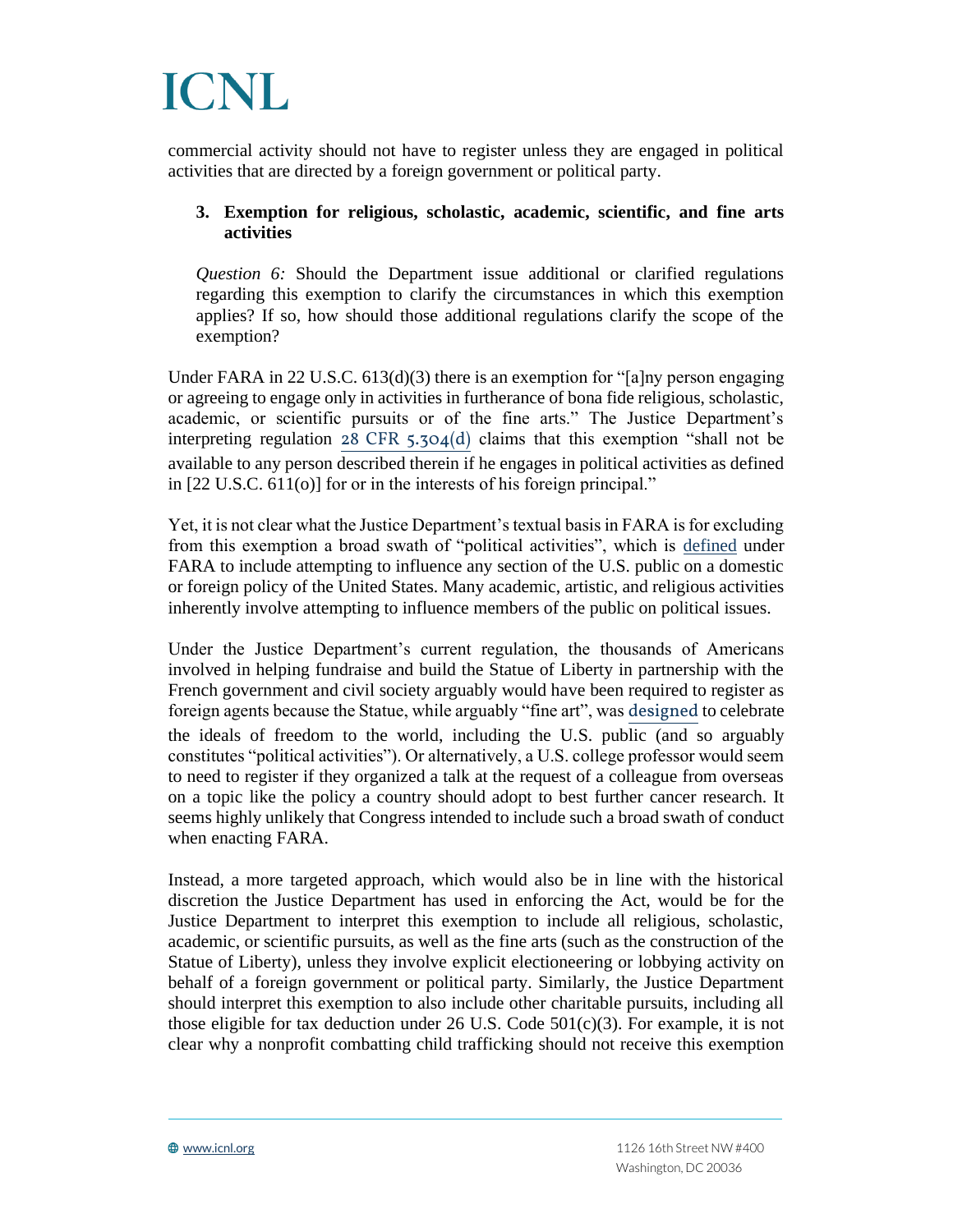as these activities are of a similar overall character to those listed in 22 U.S.C.  $613(d)(3)$ . This more tailored approach towards enforcement of the Act would be more in line with the spirit and goals of the Act, historical Justice Department Justice prosecutorial practice, and be more likely to survive First Amendment challenge.

### **4. Exemptions for persons qualified to practice law**

*Question 7:* Should the Department amend 28 CFR 5.306(a) to clarify when activities that relate to criminal, civil, or agency proceedings are "in the course of" such proceedings because they are within the bounds of normal legal representation of a client in the matter for purposes of the exemption in 22 U.S.C.  $613(g)$ ? If so, how should the Department amend the regulation to address that issue?

*Question 8:* What other changes, if any, should the Department make to 28 CFR 5.306 to clarify the scope of the exemption in 22 U.S.C. 613(g)?

FARA provides an exemption in 22 U.S.C.  $613(g)$  for a person qualified to practice law that agrees to engage in legal representation of a disclosed foreign principal before a court of law or U.S. Government agency. This provision has, at times, been read narrowly by the Justice Department. For example, in a Jan. 5, 2021 [advisory opinion,](https://www.justice.gov/nsd-fara/page/file/1351401/download) the Justice Department found a law firm needed to register for engaging in conduct such as press conferences or press releases surrounding litigation they were conducting on behalf of a foreign client.

The Justice Department should issue a regulation clarifying that such routine conduct surrounding legal representation in U.S. courts or before a U.S. government agency does not require registration. If the goal of FARA is, in fact, transparency, having lawyers already representing foreign clients before U.S. courts register for conduct they undertake in the course of such litigation is unnecessary. For example, if a lawyer of a U.S. nonprofit is representing a foreign dissident in U.S. court against a foreign government that tortured the dissident, the lawyer and nonprofit should not have to register for holding a press conference in which they make clear the claims of their client. It should be obvious to the public and others who the nonprofit lawyer is speaking on behalf of as they are representing their client in court. Having these FARA registration requirements are not only burdensome, but can potentially disclose privileged information or strategy surrounding litigation. In other words, in many cases there are high potential costs to registration and no significant benefits to the public.

# **Additional Clarifications of Statutory Exemptions**

*Question 9:* Are there other aspects of the statutory exemptions that the Department should clarify, whether to make clear additional circumstances in which registration is, or is not, required?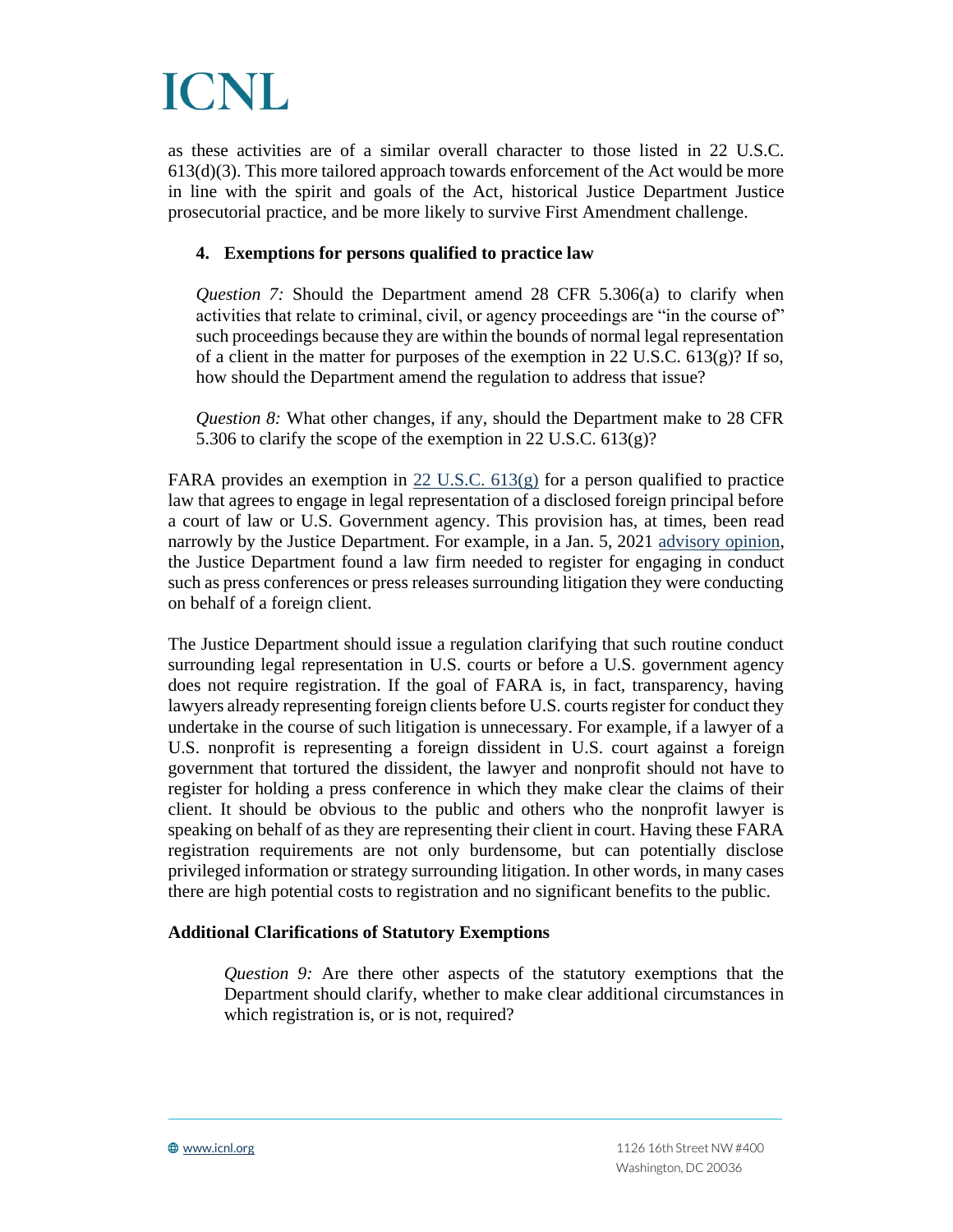The humanitarian exemption in [22 U.S.C. 613\(d\)3](https://www.law.cornell.edu/uscode/text/22/613) of FARA should be read broadly to include not just soliciting or collecting funds for medical aid, food, or clothing, but a broader array of charitable activities. When FARA was written there was far less charitable activity across borders. Today, it is common for charities to solicit funds for operations abroad for everything from constructing houses after a flood in India to vocational training for unemployed youth in Nicaragua to rebuilding the Notre Dame cathedral in France. These types of charitable activities are also within the spirit of 22 U.S.C.  $613(d)(3)$  and should be exempted. Doing otherwise imposes an undue hardship on this type of charitable activity that will unnecessarily adversely impact the ability of Americans to give to causes they care about around the world.

# *FARA's Negative Impact for Civil Society and U.S. Foreign Policy Interests Abroad*

FARA not only has had adverse impacts for civil society in the United States, but also has had significant negative consequences for U.S. foreign policy interests abroad. The Act has [repeatedly been used](https://www.icnl.org/wp-content/uploads/FARA-Abroad-05.26.2021.pdf) to justify similar "foreign agent" type laws in other countries that have been used to target human rights, pro-democracy, and other local activists, as well as limit the ability of U.S. nonprofits to operate in these countries. For example, the Russian government has [claimed](https://www.icnl.org/wp-content/uploads/FARA-Abroad-05.26.2021.pdf) that its notorious "foreign agent" law, also purportedly simply a transparency law, is designed to achieve the same purpose as FARA in the U.S. In 2020 Nicaragua [enacted](https://www.icnl.org/wp-content/uploads/FARA-Abroad-05.26.2021.pdf) a "foreign agent" law that was in critical parts a verbatim copy of FARA and Sandinista lawmakers [pointed](https://www.icnl.org/wp-content/uploads/FARA-Abroad-05.26.2021.pdf) directly to FARA when the U.S. State Department and others criticized this law as an attempt to silence voices in civil society. Similarly, when El Salvador's President introduced a bill modeled on FARA in 2021 to target critics of the government he [tweeted](https://twitter.com/nayibbukele/status/1458254648595386372) that the El Salvadorian bill "is basically the same law that they have in the United States. There it is called: Foreign Agents Registration Act" and he linked directly to the Justice Department's FARA [webpage](https://www.justice.gov/nsd-fara/legal-authority) as a rebuttal to opponents of the proposed law.

The State Department was [initially tasked](https://fara.us/2020/05/a-history-of-the-fara-unit/) with implementing FARA because of the Act's significant foreign policy implications. In 1942, Congress transferred this authority to the Justice Department because it was judged it would be in a better position to actually enforce the Act in the United States. Still, even today, the Senate Foreign Relations Committee exercises jurisdiction over FARA in the Senate and several of the exemptions in the Act, including the diplomatic exemptions, are triggered by the State Department. **In considering these new regulations the Justice Department should ensure it adequately consults with the State Department's Bureau of Democracy, Human Rights, and Labor, which has extensive experience with addressing these types of laws abroad. Such consultation will help ensure that the Justice Department properly internalizes the varied and nuanced U.S. foreign policy implications of FARA enforcement.**